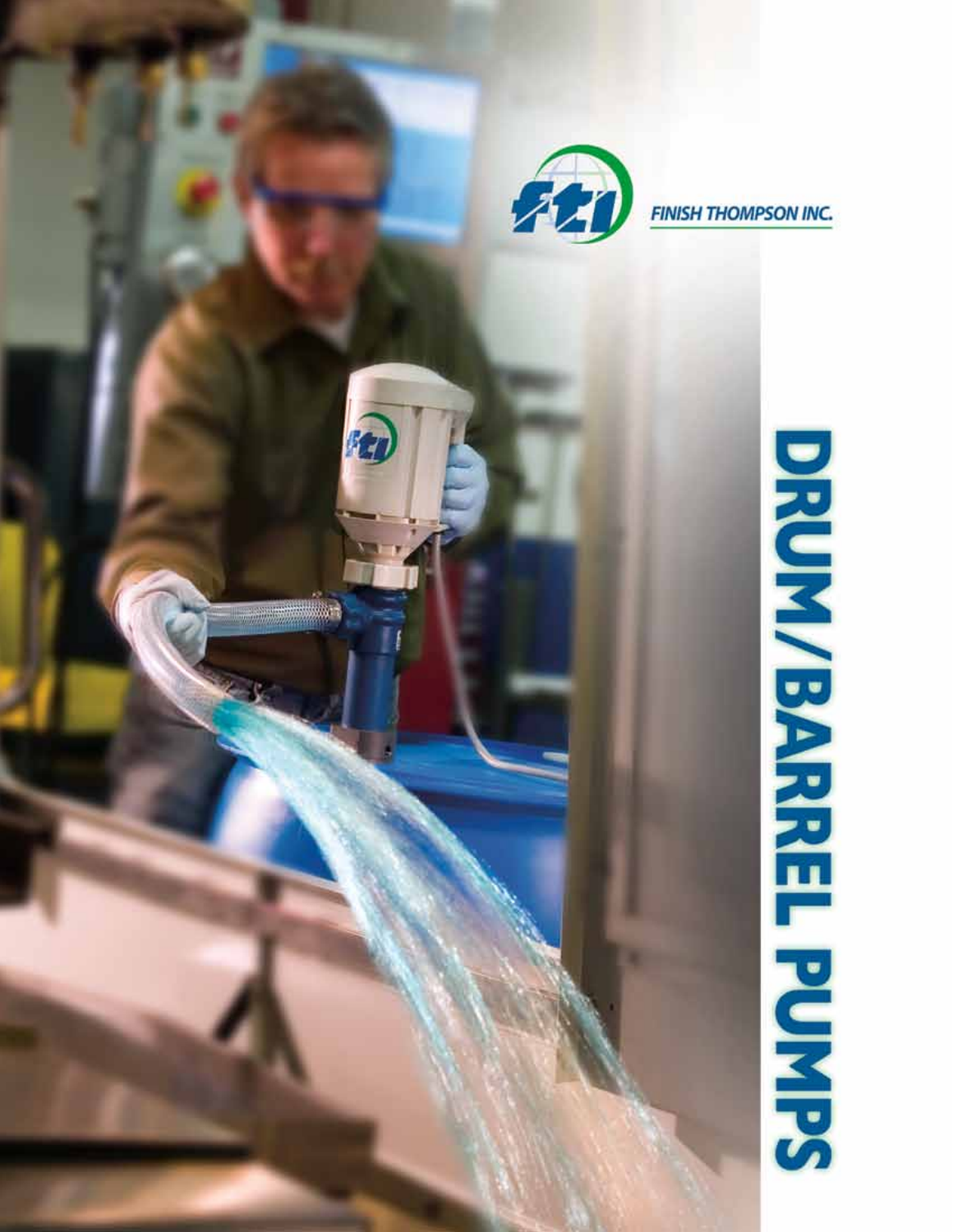

## **PF Series' Pump Tubes**

Sealless, High Performance

*Unique double suction impeller provides high flow and high head. Handles acids, caustics, chemicals and flammables† .*

Applications: Acids, bases, solvents† , water treatment chemicals, cleaners, plating solutions, kidney dialysis solutions, diesel exhaust fluid (DEF)/AdBlue

<sup>1</sup>Patent Pending - PFP, PFV

#### *Construction Specifications*

| Pump          |             | <b>Construction Materials</b> | Tube Dia. |      | Max. Temp.* |
|---------------|-------------|-------------------------------|-----------|------|-------------|
| <b>Series</b> | Outer Tube  | <b>Internals</b>              | in $(cm)$ | °F   | °C.         |
| <b>PFM</b>    | Polypro     | 316 SS, Polypro, FKM, PVDF    |           | 16C  | 71          |
| <b>PFP</b>    | Polypro     | Alloy 625, Polypro, FKM, PVDF |           |      |             |
| PFV*          | <b>PVDF</b> | Alloy 625, FKM, PVDF          | 2(5.1)    | . 20 | 49          |
| <b>PFS</b>    | 316SS       | 316SS. FKM. ETFE              |           | 220  | 105         |

#### $*$ PFV-72 = 115°F (46C)

#### *Performance Data*

|                                   |              | Maximum Flow**        |                  | Maximum Head**    |                        | Max.                | Max. Viscosity - cP |     |
|-----------------------------------|--------------|-----------------------|------------------|-------------------|------------------------|---------------------|---------------------|-----|
| Pump<br><b>Series</b>             | Hose<br>Size | Electric<br>gpm (lpm) | Air<br>gpm (lpm) | Electric<br>ft(m) | <u>Air</u><br>ft $(m)$ | Specific<br>Gravity | <b>Electric</b>     | Air |
| PFP. PFM<br>PFV. PFS <sup>+</sup> | $^{\prime}$  | 40(151)               | 22(83)           | 80 (24)           | 38(11.6)               | 1.8                 | 2.000               | 330 |

#### *Viscosity Data*

| Viscosity (cP)        | 00      | 250      | 500     | 1.000  | 2.000  |
|-----------------------|---------|----------|---------|--------|--------|
| Max Flow gpm (Ipm)    | 24 (91) | (6)<br>6 | (42)    | 7 (26) | 4 (15) |
| Max Head feet (meter) | 52(16)  | 51(16)   | 48 (15) | 45(14) | 28(9)  |
|                       |         |          |         |        |        |

Note: 100-500 cP results using M3/M5V motor; 500-2,000 cP results using M58/M59P motor

#### *Motor Model*

| Pump | Uses Model          |
|------|---------------------|
| ΡF   | M3V, M5V,<br>M5V-US |
|      | M3T. M5T            |
|      | M3X. M5X.<br>M10X   |
|      | M58P. M59P          |
|      | M6. M6X             |





*Tube Lengths* 

27" (69cm), 40" (102cm), 48" (122cm), 60" (152cm), 72" (183cm)



2

† When pumping flammables or combustibles, use explosion proof electric or air drive motors on stainless steel tubes with static protection kit. \*\*All testing performed with water at 68°F (20°C). Actual performance can vary by +/- 10%. Actual performance will decrease with increased fluid viscosity and specific gravity.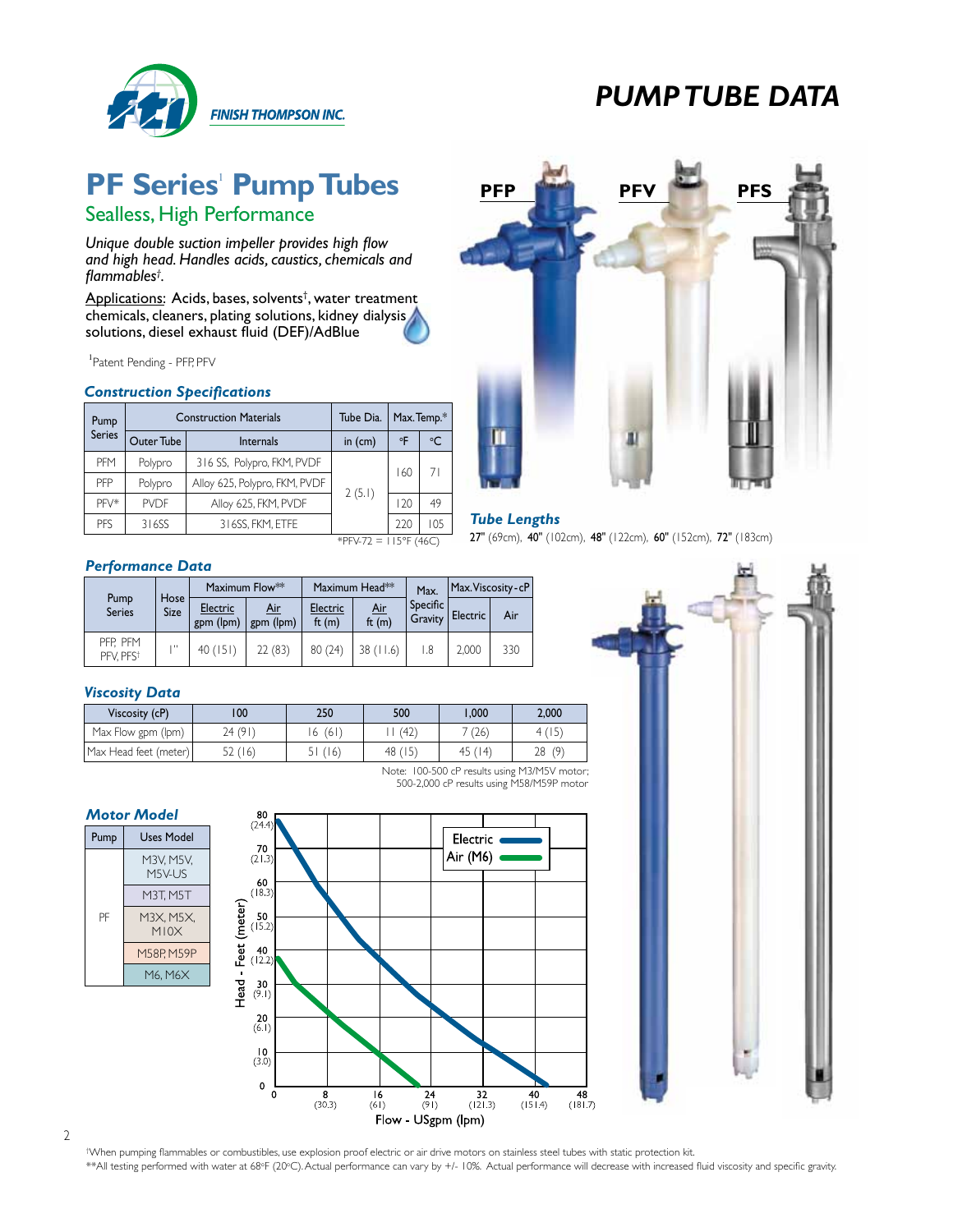

# **EF Series' Pump Tubes**

### Sealless, Best Value

*This pump provides an economical choice for light duty transfer. Ideal replacement for hand pumps.*

Applications: Light acids and bases, solvents<sup>†</sup>, plating solutions, sodium hypochlorite, cleaners, coolants, diesel exhaust fluid (DEF)/AdBlue

#### <sup>1</sup>Patent Pending

#### *Construction Specifications*

| Pump          |                         | <b>Construction Materials</b>  | Tube Dia.           |     | Max. Temp.      |
|---------------|-------------------------|--------------------------------|---------------------|-----|-----------------|
| <b>Series</b> | Outer Tube              | <b>Internals</b>               | in $(cm)$           | ٥F  | $\rm ^{\circ}C$ |
| <b>FFP</b>    | Polypro                 | 316SS, FKM, PTFE, PP           |                     | 150 | 66              |
| EFV           | Pure PP/<br><b>PVDF</b> | Alloy 625, FKM, PTFE, ETFE, PP | $1 - 1/4$<br>(3.18) | 160 | 71              |
| FFS           | 316SS                   | 316SS, FKM, PTFE, ETFE         |                     | 212 | 100             |

#### *Performance Data*

|                        |              |                       | Maximum Flow*    | Maximum Head*        |              | Max.                | Max. Viscosity - cP |     |
|------------------------|--------------|-----------------------|------------------|----------------------|--------------|---------------------|---------------------|-----|
| Pump<br><b>Series</b>  | Hose<br>Size | Electric<br>gpm (lpm) | Air<br>gpm (lpm) | Electric<br>ft $(m)$ | Air<br>ft(m) | Specific<br>Gravity | Electric            | Air |
| EFP, EFV<br><b>EFS</b> | 3/4"         | (64.4)                | 15(56.8)         | 20(6.1)              | 17(5.2)      |                     | 300                 | 300 |

#### *Viscosity Data*

| Viscosity (cP)        | 100    | 200    | 300    |
|-----------------------|--------|--------|--------|
| Max Flow gpm (lpm)    | (26)   | 5(19)  | 4 (14) |
| Max Head feet (meter) | 16 (5) | 16 (5) | 16 (5) |

#### *Motor Model*

| Pump       | Uses Model |
|------------|------------|
| FFP        | SI. S2. S3 |
| FFV<br>FFS |            |





#### *Tube Lengths*

16" (41cm), 27" (69cm), 40" (102cm), 48" (122cm)



† When pumping flammables or combustibles, use air drive motors on stainless steel tubes with static protection kit.

\*All testing performed with water at 68o F (20o C). Actual performance can vary by +/- 10%. Actual performance will decrease with increased fluid viscosity and specific gravity.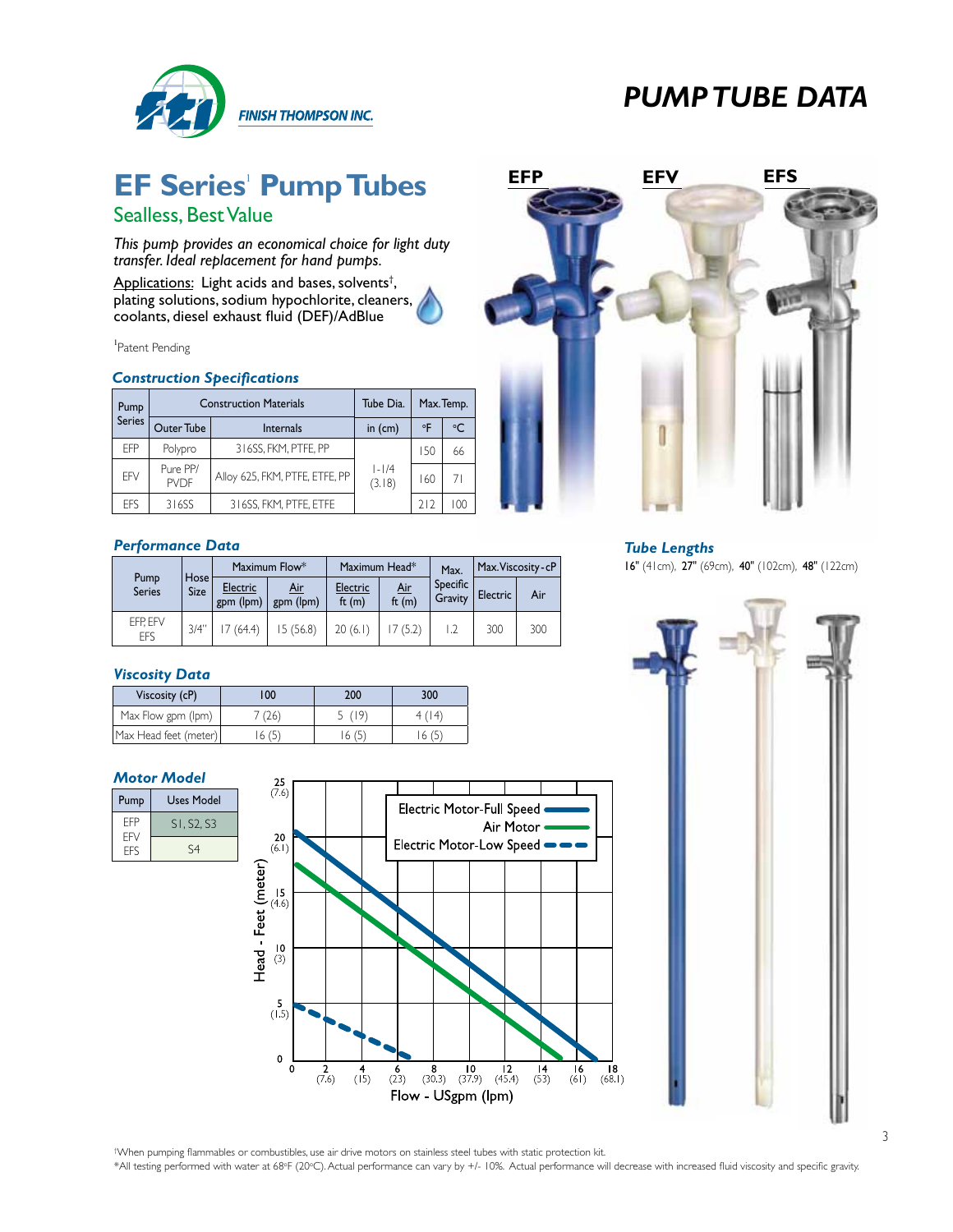

## **TT Series Pump Tubes**

Sealed, Medium Viscosity/Flow

*Sealed pump with PTFE screw-type lifting compressors. Ideal for liquids containing small particulate or solvents. Model STTS is sanitary construction.*

Applications: Inks, paints, solvents<sup>†</sup>, sodium hypochlorite, food products

#### *Construction Specifications*

| Pump          | <b>Construction Materials</b> |                 | Tube Dia.       |     | Max. Temp. |
|---------------|-------------------------------|-----------------|-----------------|-----|------------|
| <b>Series</b> | Outer Tube                    | Internals       | in $(cm)$       | ۰F  | $\circ$ C  |
| TTS           | 316SS                         | 316SS, PTFE     | $1 - 1/2$ (3.8) |     |            |
| ТTC           | <b>CPVC</b>                   | Alloy 625, PTFE | $1-5/8$ (4.1)   | 150 | 66         |
| STTS          | 316SS                         | 316SS, PTFE     | $1 - 1/2$ (3.8) |     |            |

#### *Performance Data*

|                       |              | Maximum Flow*         |                  | Maximum Head*     |                        | Max.                | Max. Viscosity - cP |       |
|-----------------------|--------------|-----------------------|------------------|-------------------|------------------------|---------------------|---------------------|-------|
| Pump<br><b>Series</b> | Hose<br>Size | Electric<br>gpm (lpm) | Air<br>gpm (lpm) | Electric<br>ft(m) | <u>Air</u><br>ft $(m)$ | Specific<br>Gravity | Electric            | Air   |
| TTS                   |              |                       |                  |                   |                        |                     |                     |       |
| TTC.                  | ıш           | 10(38)                | 16 (61)          | 10(3)             | 30(9)                  | 1.8                 | 500                 | 2,000 |
| <b>STTS</b>           |              |                       |                  |                   |                        |                     |                     |       |

#### *Viscosity Data*

| Viscosity (cP)                                | 100    | 250     | 500     | 1.000  | 2,000 |  |  |
|-----------------------------------------------|--------|---------|---------|--------|-------|--|--|
| Max Flow gpm (lpm)                            | 7 (26) | 6(23)   | 3(11)   | 4(15)  | 3(11) |  |  |
| Max Head feet (meter)                         | 25(8)  | 35 (II) | 48 (15) | 60(18) | 28(9) |  |  |
| Note: 100-500 cP results using M7T/M8T motor: |        |         |         |        |       |  |  |

*Motor Model*





500-2,000 cP results using M6X motor



#### *Tube Lengths*

TTC, TTS - 27" (69cm), 40" (102cm), 48" (122cm) STTS - 40" (102cm)



† When pumping flammables or combustibles, use explosion proof electric or air drive motors on stainless steel tubes with static protection kit. \*All testing performed with water at 68o F (20o C). Actual performance can vary by +/- 10%. Actual performance will decrease with increased fluid viscosity and specific gravity.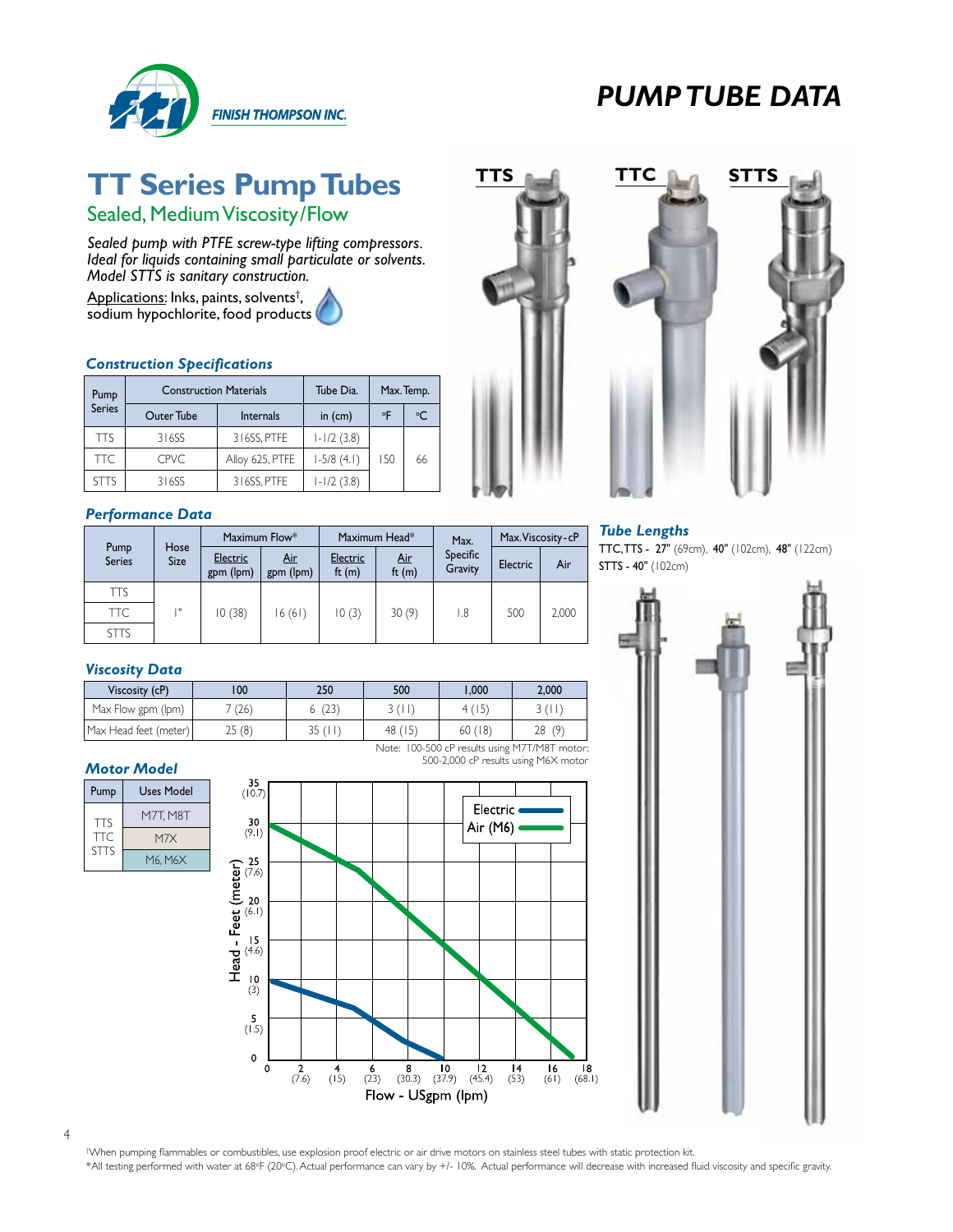

## **BT/HVDP Pump Tubes** BTS **HEAD HVDP-HR**

High Viscosity/ High Head

*BT Series- High viscosity sealed design with PTFE screw-type lifting compressors for liquids up to 15,000 cP*

*HVDP Series- Progressive cavity, positive displacement, mechanically sealed pump for high viscosity liquids up to 20,000 cP (HR model) or 100,000 cP (LR model)*

Applications: Oils, resins, solvents† , waxes, adhesives, gear lube, glycerin, silicone, lotions, polymers, honey, juice concentrate, hair and bath gel, corn syrup, etc.





#### *Construction Specifications*

| Pump                 |       | <b>Construction Materials</b> | Tube Dia. | Max. Temp. |         |
|----------------------|-------|-------------------------------|-----------|------------|---------|
| Series<br>Outer Tube |       | <b>Internals</b>              | in $(cm)$ | $\circ$ F  | $\circ$ |
| <b>BTS</b>           | 316SS | <b>PTFE, 316SS</b>            | 2(5.1)    | 200        | 93      |
| <b>HVDP</b>          | 316SS | 316SS, Buna N,<br>FKM. PTFF   | 2(5.1)    | 180        | 82      |

#### *Performance Data*

|                       |                     |                              | Maximum Flow*    | Maximum Head*        |                        | Max.                |          | Max. Viscosity - cP |  |  |  |  |
|-----------------------|---------------------|------------------------------|------------------|----------------------|------------------------|---------------------|----------|---------------------|--|--|--|--|
| Pump<br><b>Series</b> | Hose<br><b>Size</b> | <b>Electric</b><br>gpm (lpm) | Air<br>gpm (lpm) | Electric<br>ft $(m)$ | <u>Air</u><br>ft $(m)$ | Specific<br>Gravity | Electric | Air                 |  |  |  |  |
| <b>BTS</b>            | $-1/2"$             | 10(38)                       | 10(38)           | 200(61)              | 200(61)                | $\overline{8}$      | 15.000   | 15,000              |  |  |  |  |
| <b>HVDP-HR</b>        | $-1/2$ ", $2$ "     | 9(32)                        | 9(32)            | 300(91)              | 300(91)                | 1.8                 | 20.000   | 20,000              |  |  |  |  |
| <b>HVDP-LR</b>        | $-1/2$ ", $2$ "     | 7(27)                        | 7(27)            | 300(91)              | 300(91)                | 1.8                 | 00.000   | 100.000             |  |  |  |  |

#### *Motor Model*

BTS

Pump | Uses Model

 $HVDP-HR$  M58H, M59H  $HVDP-IR$  M60, M61, M62, M63,

M15, M16, M17, M18, M19, M20

M64, M65, M66

*Tube Lengths*  BTS: 40"(102cm)

HVDP: 27"(69cm), 40"(102cm), 48"(122cm)









† When pumping flammables or combustibles, use explosion proof electric or air drive motors on stainless steel tubes with static protection kit. \*Actual performance can vary by +/- 10%. Actual performance will decrease with increased fluid viscosity and specific gravity.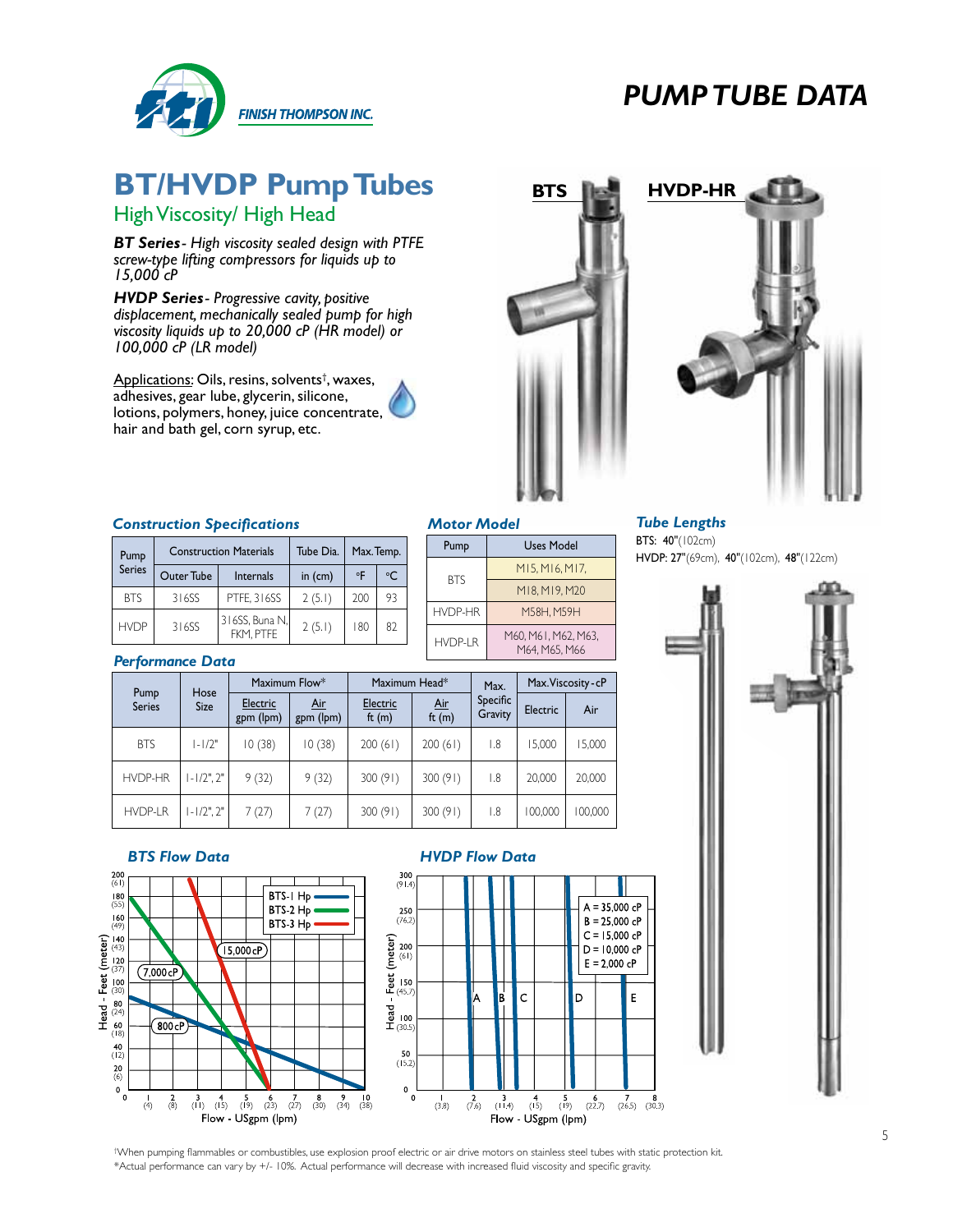

## *MOTOR DATA for Drum/Barrel Pumps*











M3V, M5V, M5V-US, M3V-UK S1, S2, S3 M3T, M3T, M3T, M3T, M3T, M3T M15, M16, M17 M58H, M58H, M58P, M59P

#### *ODP (Open Drip Proof), Splashproof, IP24 Motors*

| Model            |                                                                                                                       |                                                               | Certi-    | Electrical          | Power |     | <b>RPM</b>     | Max.         | Pump           |
|------------------|-----------------------------------------------------------------------------------------------------------------------|---------------------------------------------------------------|-----------|---------------------|-------|-----|----------------|--------------|----------------|
|                  | <b>Description</b>                                                                                                    | Type<br>fication                                              |           | <b>Requirements</b> | HP.   | W   |                | Viscosity cP | <b>Series</b>  |
| M <sub>3</sub> V | Quick connects to pump without                                                                                        |                                                               | CSA       | 15VAC/50-60 Hz      | 4/5   | 650 | 3,500-10,000   | 500          | PF             |
| M <sub>5</sub> V | tools. Downdraft cooling system and<br>double wall housing. Continuous duty.<br>$A$ 12 ft. (3.5 m) cord with plug and | Universal -<br>Variable speed<br>for precise fluid<br>control | <b>CF</b> | 230VAC/50-60 Hz     | 4/5   | 650 | 3.500-10,000   | 500          | PF             |
| M5V-US*          |                                                                                                                       |                                                               | <b>CE</b> | 230VAC/50-60 Hz     | 4/5   | 650 | 3.500-10.000   | 500          | PF             |
| M3V-UK           | integral circuit breaker are provided.                                                                                |                                                               | CF        | 15VAC/50-60 Hz      | 4/5   | 650 | 3.500-10.000   | 500          | PF             |
| SI               | Ergonomic, lightweight design with                                                                                    | Universal - two                                               | CSA       | 115VAC/60 Hz        | 1/3   | 250 | 8,000 / 14,000 | 300          | FF <sup></sup> |
| S <sub>2</sub>   | downdraft cooling. Continuous duty.<br>A 12 ft. (3.5 m) cord with plug and                                            | speed double                                                  | <b>CF</b> | 230VAC/50-60 Hz     | 1/3   | 250 | 8.000 / 14.000 | 300          | FF             |
| S <sub>3</sub>   | circuit breaker with manual reset are<br>provided.                                                                    | insulated                                                     |           | 15VAC/50-60 Hz      | 1/3   | 250 | 8.000 / 14.000 | 300          | FF             |

### *TEFC (Totally Enclosed Fan Cooled), IP54 Motors*

|             |                                                                                                                     |                                                 | Certi-     | <b>Electrical</b> | Power          |       |              | Max.                | Pump          |
|-------------|---------------------------------------------------------------------------------------------------------------------|-------------------------------------------------|------------|-------------------|----------------|-------|--------------|---------------------|---------------|
| Model       | <b>Description</b>                                                                                                  | <b>Type</b>                                     | fication   | Requirements      | <b>HP</b>      | W     | <b>RPM</b>   | <b>Viscosity cP</b> | <b>Series</b> |
| M3T         |                                                                                                                     | Universal - Single<br>Speed                     | <b>CSA</b> | 115VAC/50-60 Hz   | 4/5            | 640   | 10.000       | 500                 | PF            |
| M5T         | Molded plastic housing features integral<br>handle. Continuous duty. A 12 ft.<br>(3.5 m) cord with plug and circuit | Universal - Single<br>Speed                     | <b>CF</b>  | 230VAC/50-60 Hz   | 4/5            | 640   | 10,000       | 500                 | PF            |
| M7T         | breaker with manual reset are<br>provided.                                                                          | Induction                                       | <b>CSA</b> | 115VAC/50-60 Hz   | 7/3            | 500   | 2,850/3,450  | 500                 | TT            |
| M8T         |                                                                                                                     | Induction                                       | <b>CE</b>  | 230VAC/50-60 Hz   | 2/3            | 500   | 2,850/3,450  | 500                 | TT            |
| M15         |                                                                                                                     | <b>Induction</b>                                | **         | 230/460V/60 Hz    |                | 746   | 3,450        | 800                 | <b>BT</b>     |
| M16         | Continuous duty. A 12 ft. (3.5 m) cord<br>is provided.                                                              |                                                 |            | 230/460V/60 Hz    | $\overline{2}$ | 1,492 | 1,725        | 7,000               | <b>BT</b>     |
| M17         |                                                                                                                     |                                                 |            | 230/460V/60 Hz    | 3              | 2,238 | 1,725        | 15,000              | <b>BT</b>     |
| <b>M58H</b> |                                                                                                                     |                                                 |            | 115VAC/50-60 Hz   | 1/3            | 1000  | 10,000       | 20,000              | <b>HVDP</b>   |
| M59H        | Molded plastic housing features integral<br>handle. Continuous duty. A12 ft. (3.5 m)                                | Universal -                                     |            | 230VAC/50-60 Hz   | 1/3            | 1000  | 10,000       | 20,000              | <b>HVDP</b>   |
| M59HCE      |                                                                                                                     | Variable speed<br>for precise fluid<br>control. | CF         | 230VAC/50-60 Hz   | 1/3            | 1000  | 10,000       | 20,000              | <b>HVDP</b>   |
| <b>M58P</b> | cord with plug and circuit breaker with<br>manual reset is provided.                                                |                                                 |            | 115VAC/50-60 Hz   | 1/3            | 1000  | 5,000-10,000 | 2,000               | PF            |
| M59P        |                                                                                                                     |                                                 |            | 230VAC/50-60 Hz   | 1/3            | 1000  | 5,000-10,000 | 2,000               | PF            |
| M59PCE      |                                                                                                                     |                                                 | <b>CF</b>  | 230VAC/50-60 Hz   | 1/3            | 1000  | 5.000-10.000 | 2,000               | PF            |

\* Suitable for 230V, 60 Hz. Includes a NEMA 6-15 plug. Note: Maximum viscosity can vary by pump series.

\*\*Carries independent testing laboratory approval.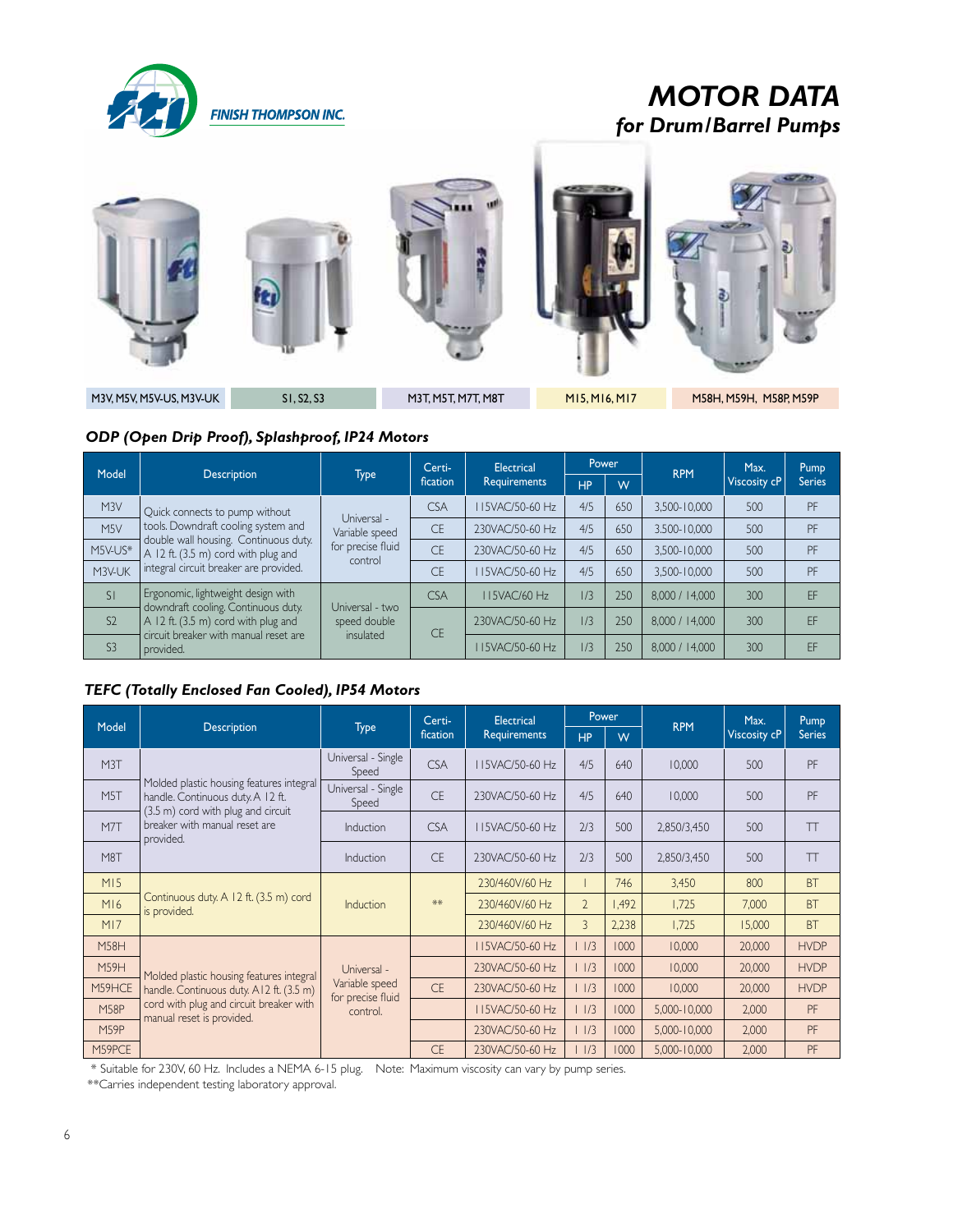

### *MOTOR DATA for Drum/Barrel Pumps*



#### *Explosion Proof Motors*

| Model  | <b>Description</b>                                                                                                                                                                                                                                                                                                    |                          | Certi-                        | Electrical          | Power     |     | <b>RPM</b>  | Max.         | Pump          |
|--------|-----------------------------------------------------------------------------------------------------------------------------------------------------------------------------------------------------------------------------------------------------------------------------------------------------------------------|--------------------------|-------------------------------|---------------------|-----------|-----|-------------|--------------|---------------|
|        |                                                                                                                                                                                                                                                                                                                       | <b>Type</b>              | fication                      | <b>Requirements</b> | <b>HP</b> | W   |             | Viscosity cP | <b>Series</b> |
| M3X    | Explosion proof design suitable for<br>use in hazardous areas and ideal for<br>applications with flammable liquids.<br>The TEFC housing protects the motor<br>internals from dust, corrosive vapors<br>and water splashes. A12ft. (3.5m)<br>cord and internal circuit breaker are<br>provided. Continuous duty rated. | TEFC.<br>explosion proof | <b>CSA</b>                    | 115VAC/50-60 Hz     | 3/10      | 230 | 5.000       | 10           | PF            |
| $M5X*$ |                                                                                                                                                                                                                                                                                                                       |                          | <b>CE</b>                     | 230VAC/50-60 Hz     | 3/10      | 230 | 5.000       | $ 0\rangle$  | PF            |
| M7X    |                                                                                                                                                                                                                                                                                                                       |                          | <b>CSA</b>                    | 115VAC/50-60 Hz     | 7/3       | 500 | 2.850-3.450 | 400          |               |
| M10X   |                                                                                                                                                                                                                                                                                                                       |                          | CE/ATEX Ex II<br>2G Ex IIA T4 | 230VAC/50-60 Hz     | 4/5       | 640 | 10.000      | 500          | PF            |

#### *Air Motors \*\**

| Model          |                                                                                                                                                                                                             | <b>Type</b> | Certi-                                           | Air                      | <b>Power</b> |       | <b>RPM</b>     | Max.                | Pump          |
|----------------|-------------------------------------------------------------------------------------------------------------------------------------------------------------------------------------------------------------|-------------|--------------------------------------------------|--------------------------|--------------|-------|----------------|---------------------|---------------|
|                | <b>Description</b>                                                                                                                                                                                          |             | fication                                         | <b>Requirements</b>      | <b>HP</b>    | W     |                | <b>Viscosity cP</b> | <b>Series</b> |
| M6/M6A         | Lightweight, easy to handle yet powerful.<br>Operates from customer-supplied<br>compressed air source. Variable speed<br>via supplied control valve. Motors are<br>provided with muffler and control valve. |             | CE/ ATEX Ex II<br>$5GDC + ICTa + 40C^{\dagger}$  | 80-100 psi @ 15-32 cfm   | 1/2          | 370   | 300-9.000      | 1.500 <sup>†</sup>  | PF, TT        |
| M6X/M6XA       |                                                                                                                                                                                                             |             | CE/ ATEX Ex II<br>$5GDc +$ ICTa+40C <sup>‡</sup> | 80-100 psi@15-32 cfm     | 3/4          | 560   | 300-6,000      | 2.000 <sup>†</sup>  | PF, TT        |
| M18            |                                                                                                                                                                                                             | Air         |                                                  | $100$ psi $@$ 40-70 cfm  |              | 746   | 300-3,000      | 800                 | <b>BT</b>     |
| M19            |                                                                                                                                                                                                             |             | <b>CF</b>                                        | $100$ psi $@$ 80-120 cfm |              | 1,492 | 300-3,000      | 7.000               | <b>BT</b>     |
| M20            |                                                                                                                                                                                                             |             |                                                  | 100 psi @ 120-170 cfm    |              | 2,238 | 300-2,500      | 15,000              | <b>BT</b>     |
| M65            |                                                                                                                                                                                                             |             | CF.                                              | $100$ psi $@$ 25 cfm     | 3/4          | 560   | 300-3,000      | 15.000              | <b>HVDP</b>   |
| M66            |                                                                                                                                                                                                             |             |                                                  | $100$ psi $@$ 70 cfm     | $1 - 1/2$    | 1000  | 300-3.000      | 100.000             | <b>HVDP</b>   |
| S <sub>4</sub> |                                                                                                                                                                                                             |             | CF                                               | 40 psi @ 27 cfm          | 1/2          | 370   | $300 - 11,000$ | 300                 | EF            |

Note: Maximum viscosity can vary by pump series.

\* Motor suitable for hazardous areas that do not require independent certification.

\*\* An air motor is a non-electrical device which means the possibility of explosion from igniting flammables or combustibles is reduced. Air motor performance will depend upon user's compressor and system setup.<br>‡ M6A/M6XA motor models only are ATEX certified. M6/M6X models are CE certified.

† Maximum viscosity for PF Series is 330 cP.

Consult FTI's Chemical Resistance Chart (http://www.finishthompson.com/ downloads/drum-pumps/technical flyers) before selecting pump material.



Need help choosing a pump? Use the handy online Pump Selector at: www.finishthompson.com.